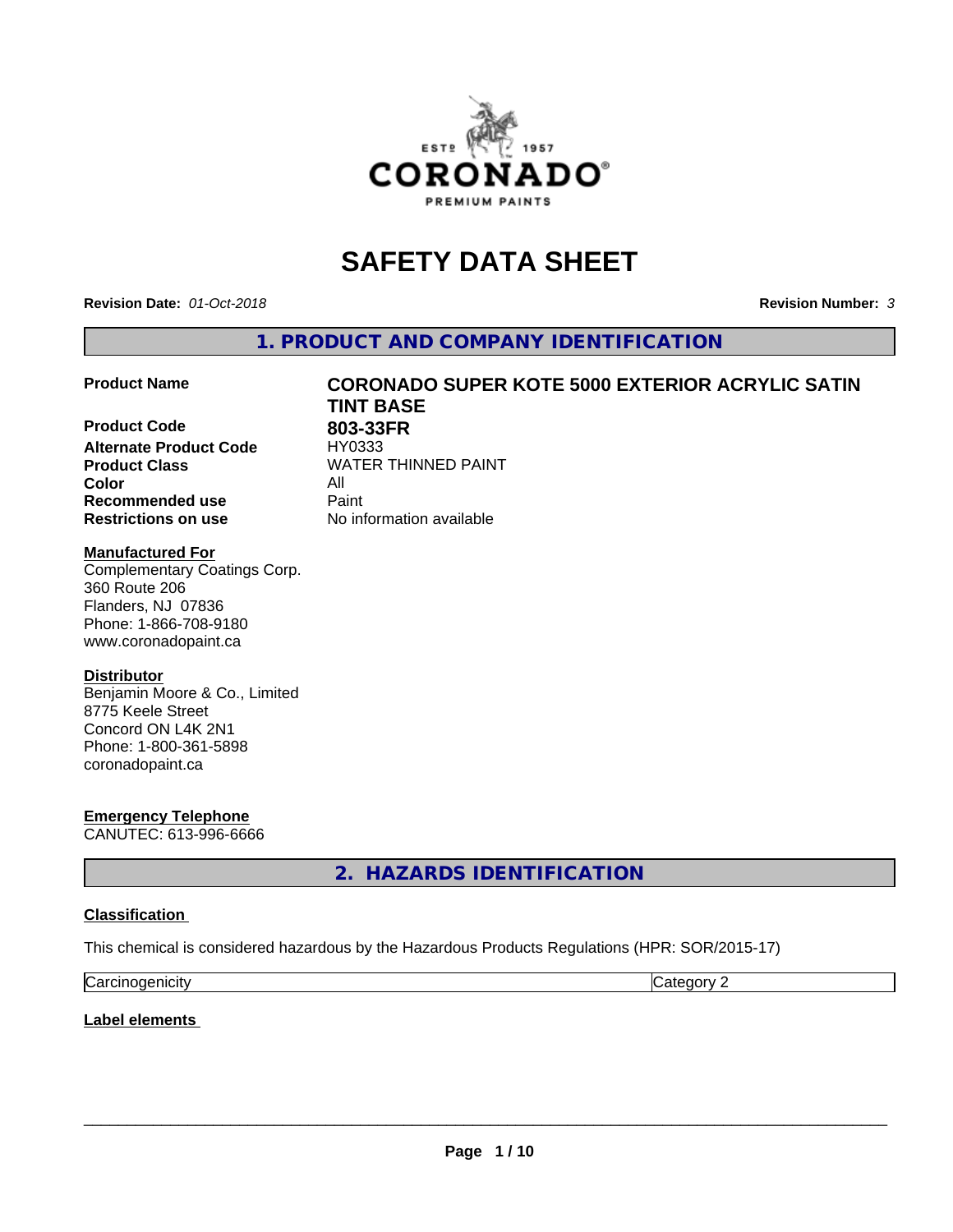\_\_\_\_\_\_\_\_\_\_\_\_\_\_\_\_\_\_\_\_\_\_\_\_\_\_\_\_\_\_\_\_\_\_\_\_\_\_\_\_\_\_\_\_\_\_\_\_\_\_\_\_\_\_\_\_\_\_\_\_\_\_\_\_\_\_\_\_\_\_\_\_\_\_\_\_\_\_\_\_\_\_\_\_\_\_\_\_\_\_\_\_\_

### **Warning**

**Hazard statements** Suspected of causing cancer



**Odor** little or no odor

### **Precautionary Statements - Prevention**

Obtain special instructions before use Do not handle until all safety precautions have been read and understood Use personal protective equipment as required

### **Precautionary Statements - Response**

IF exposed or concerned: Get medical advice/attention

### **Precautionary Statements - Storage** Store locked up

### **Precautionary Statements - Disposal**

Dispose of contents/container to an approved waste disposal plant

### **Other information**

No information available

| <b>Chemical name</b>                                                         | <b>CAS No.</b> | Weight-%      |
|------------------------------------------------------------------------------|----------------|---------------|
| Titanium dioxide                                                             | 13463-67-7     | $10 - 30%$    |
| Kaolin                                                                       | 1332-58-7      | $3 - 7%$      |
| Nepheline syenite                                                            | 37244-96-5     | $-5%$         |
| Zinc oxide                                                                   | 1314-13-2      | - 5%          |
| Propylene glycol                                                             | $57 - 55 - 6$  | $-5%$         |
| Propanoic acid, 2-methyl-, monoester with<br>2,2,4-trimethyl-1,3-pentanediol | 25265-77-4     | $1 - 5%$      |
| Sodium C14-C16 olefin sulfonate                                              | 68439-57-6     | $0.1 - 0.25%$ |
| Urea, N-(3,4-dichlorophenyl)-N,N-dimethyl-                                   | 330-54-1       | $0.1 - 0.25%$ |

**3. COMPOSITION INFORMATION ON COMPONENTS**

# **4. FIRST AID MEASURES**

General Advice **General Advice No hazards** which require special first aid measures.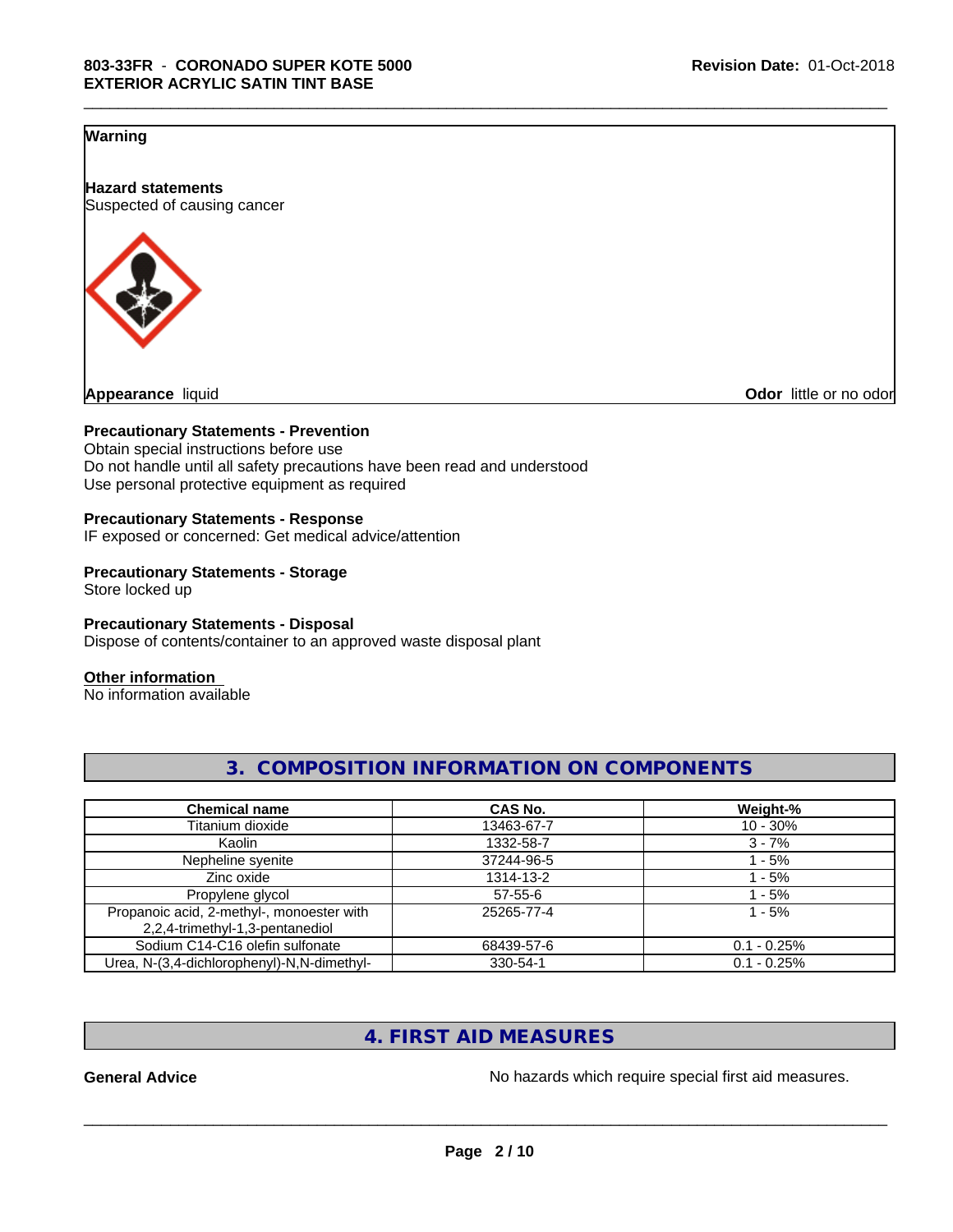| <b>Eye Contact</b>                     | Rinse thoroughly with plenty of water for at least 15<br>minutes and consult a physician.                |
|----------------------------------------|----------------------------------------------------------------------------------------------------------|
| <b>Skin Contact</b>                    | Wash off immediately with soap and plenty of water while<br>removing all contaminated clothes and shoes. |
| <b>Inhalation</b>                      | Move to fresh air. If symptoms persist, call a physician.                                                |
| Ingestion                              | Clean mouth with water and afterwards drink plenty of<br>water. Consult a physician if necessary.        |
| <b>Most Important Symptoms/Effects</b> | None known.                                                                                              |
| <b>Notes To Physician</b>              | Treat symptomatically.                                                                                   |

# **5. FIRE-FIGHTING MEASURES**

| <b>Suitable Extinguishing Media</b>                                              |                                                    | Use extinguishing measures that are appropriate to local<br>circumstances and the surrounding environment.                                   |  |  |  |
|----------------------------------------------------------------------------------|----------------------------------------------------|----------------------------------------------------------------------------------------------------------------------------------------------|--|--|--|
| <b>Protective Equipment And Precautions For</b><br><b>Firefighters</b>           |                                                    | As in any fire, wear self-contained breathing apparatus<br>pressure-demand, MSHA/NIOSH (approved or equivalent)<br>and full protective gear. |  |  |  |
| <b>Specific Hazards Arising From The Chemical</b>                                | extreme heat.                                      | Closed containers may rupture if exposed to fire or                                                                                          |  |  |  |
| <b>Sensitivity To Mechanical Impact</b>                                          | No                                                 |                                                                                                                                              |  |  |  |
| <b>Sensitivity To Static Discharge</b>                                           | No.                                                |                                                                                                                                              |  |  |  |
| <b>Flash Point Data</b><br>Flash Point (°F)<br>Flash Point (°C)<br><b>Method</b> | Not applicable<br>Not applicable<br>Not applicable |                                                                                                                                              |  |  |  |
| <b>Flammability Limits In Air</b>                                                |                                                    |                                                                                                                                              |  |  |  |
| Lower flammability limit:<br><b>Upper flammability limit:</b>                    | Not applicable<br>Not applicable                   |                                                                                                                                              |  |  |  |
| Health: 1<br>Flammability: 0<br><b>NFPA</b>                                      | <b>Instability: 0</b>                              | <b>Special: Not Applicable</b>                                                                                                               |  |  |  |
| <b>NFPA Legend</b>                                                               |                                                    |                                                                                                                                              |  |  |  |

- 0 Not Hazardous
- 1 Slightly
- 2 Moderate
- 3 High

4 - Severe

*The ratings assigned are only suggested ratings, the contractor/employer has ultimate responsibilities for NFPA ratings where this system is used.*

*Additional information regarding the NFPA rating system is available from the National Fire Protection Agency (NFPA) at www.nfpa.org.*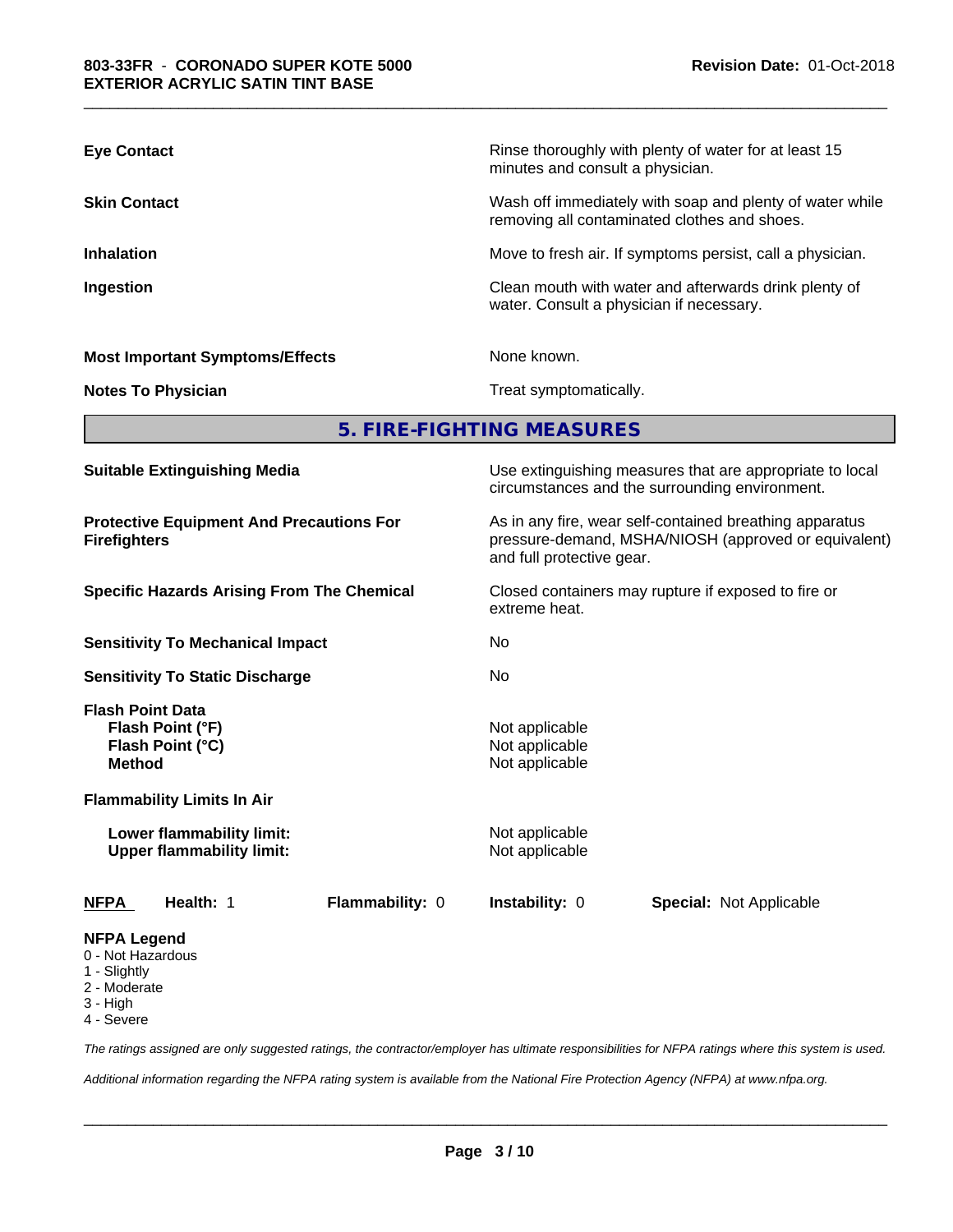# **6. ACCIDENTAL RELEASE MEASURES**

\_\_\_\_\_\_\_\_\_\_\_\_\_\_\_\_\_\_\_\_\_\_\_\_\_\_\_\_\_\_\_\_\_\_\_\_\_\_\_\_\_\_\_\_\_\_\_\_\_\_\_\_\_\_\_\_\_\_\_\_\_\_\_\_\_\_\_\_\_\_\_\_\_\_\_\_\_\_\_\_\_\_\_\_\_\_\_\_\_\_\_\_\_

**Personal Precautions Avoid contact with skin, eyes and clothing. Ensure** Avoid contact with skin, eyes and clothing. Ensure adequate ventilation.

**Other Information Other Information Prevent further leakage or spillage if safe to do so.** 

**Environmental precautions** See Section 12 for additional Ecological Information.

**Methods for Cleaning Up Soak** up with inert absorbent material. Sweep up and shovel into suitable containers for disposal.

# **7. HANDLING AND STORAGE**

**Handling Handling Avoid contact with skin, eyes and clothing. Avoid breathing** vapors, spray mists or sanding dust. In case of insufficient ventilation, wear suitable respiratory equipment.

**Storage Keep container tightly closed. Keep out of the reach of the reach of the reach of the reach of the reach of the reach of the reach of the reach of the reach of the reach of the reach of the reach of the reach of** children.

**Incompatible Materials** Noinformation available

# **8. EXPOSURE CONTROLS/PERSONAL PROTECTION**

### **Exposure Limits**

| <b>Chemical name</b>                              | <b>ACGIH TLV</b>                                       | <b>Alberta</b>                                         | <b>British Columbia</b>                                   | <b>Ontario</b>                                          | Quebec                                                                 |
|---------------------------------------------------|--------------------------------------------------------|--------------------------------------------------------|-----------------------------------------------------------|---------------------------------------------------------|------------------------------------------------------------------------|
| Titanium dioxide                                  | 10 $mq/m3$ - TWA                                       | 10 mg/m $3$ - TWA                                      | 10 mg/m $3$ - TWA<br>$3$ mg/m <sup>3</sup> - TWA          | 10 mg/m $3$ - TWA                                       | 10 mg/m $3$ - TWAEV                                                    |
| Kaolin                                            | $2 \text{ mg/m}^3$ - TWA                               | $2 \text{ mg/m}^3$ - TWA                               | $2 \text{ mg/m}^3$ - TWA                                  | $2 \text{ mg/m}^3$ - TWA                                | 5 mg/m <sup>3</sup> - TWAEV                                            |
| Nepheline syenite                                 | N/E                                                    | N/E                                                    | N/E                                                       | 10 mg/m $3$ - TWA                                       | N/E                                                                    |
| Zinc oxide                                        | $2 \text{ mg/m}^3$ - TWA<br>$10 \text{ mg/m}^3$ - STEL | $2 \text{ mg/m}^3$ - TWA<br>$10 \text{ mg/m}^3$ - STEL | $2 \text{ mg/m}^3$ - TWA<br>$10$ mg/m <sup>3</sup> - STEL | $2 \text{ mg/m}^3$ - TWA<br>$10 \text{ mg/m}^3$ - STEL  | 10 mg/m $3$ - TWAEV<br>$5 \text{ mg/m}^3$ - TWAEV<br>10 $mq/m3$ - STEV |
| Propylene glycol                                  | N/E                                                    | N/E                                                    | N/E                                                       | 10 mg/m $3$ - TWA<br>50 ppm - TWA<br>155 mg/m $3$ - TWA | N/E                                                                    |
| Urea.<br>N-(3,4-dichlorophenyl)-N,N-di<br>methyl- | 10 mg/m $3$ - TWA                                      | 10 mg/m $3 - TWA$                                      | 10 mg/m $3$ - TWA                                         | 10 mg/m $3$ - TWA                                       | 10 mg/m $3$ - TWAEV                                                    |

### **Legend**

ACGIH - American Conference of Governmental Industrial Hygienists

Alberta - Alberta Occupational Exposure Limits

British Columbia - British Columbia Occupational Exposure Limits

Ontario - Ontario Occupational Exposure Limits

Quebec - Quebec Occupational Exposure Limits

N/E - Not established

# **Personal Protective Equipment**<br> **Eve/Face Protection**

**Engineering Measures Engineering Measures Engineering Measures Ensure adequate ventilation, especially in confined areas.** 

Safety glasses with side-shields. **Skin Protection Protection Protective gloves and impervious clothing.**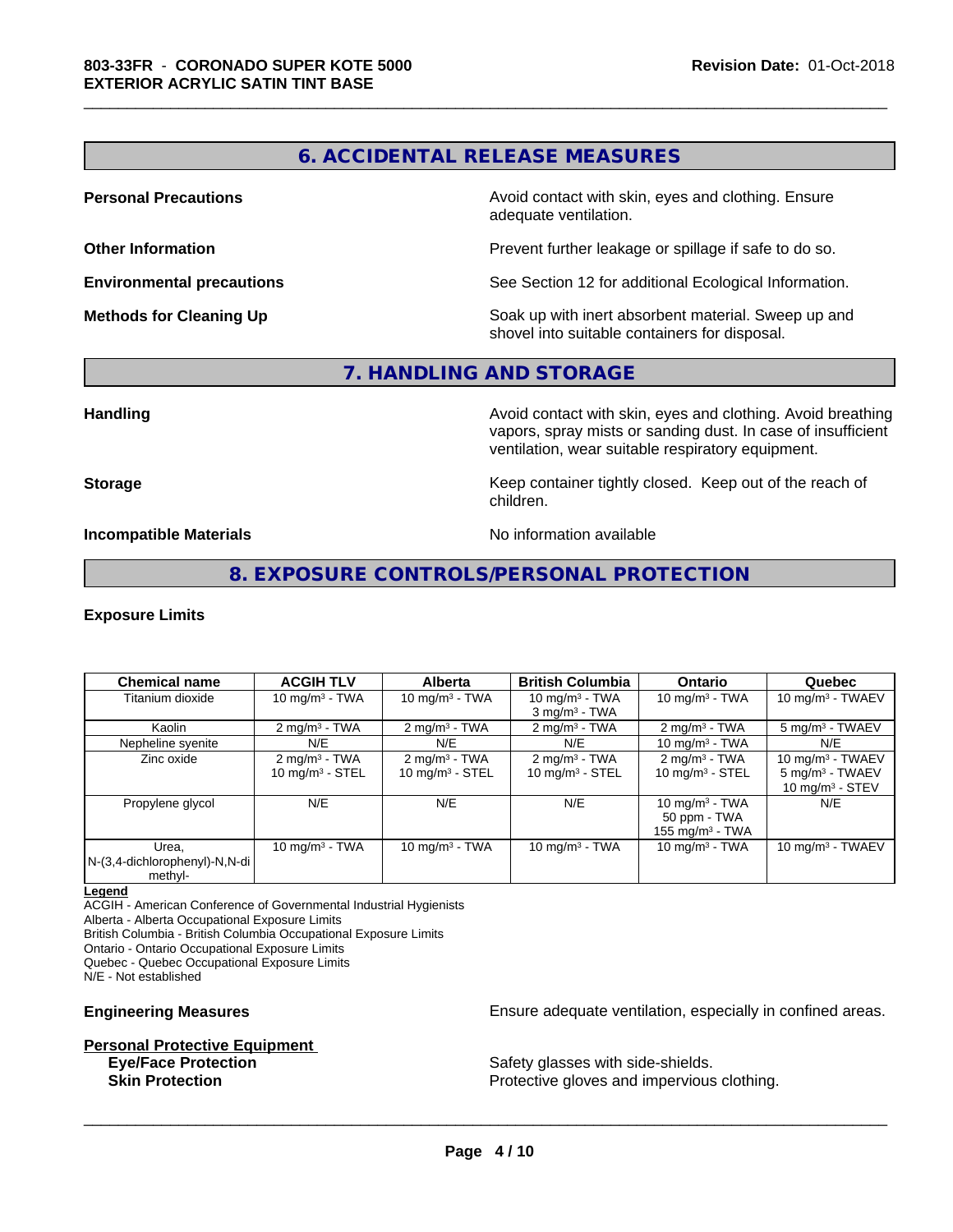**Respiratory Protection In case of insufficient ventilation wear suitable respiratory** equipment.

**Hygiene Measures Avoid contact with skin, eyes and clothing. Remove and Avoid contact with skin, eyes and clothing. Remove and Avoid contact with skin, eyes and clothing. Remove and** wash contaminated clothing before re-use. Wash thoroughly after handling.

### **9. PHYSICAL AND CHEMICAL PROPERTIES**

**Appearance** liquid **Odor** little or no odor **Odor Threshold No information available No information available Density (Ibs/gal)** 10.4 - 10.5 **Specific Gravity** 1.24 - 1.26 **pH** No information available **Viscosity (cps)** No information available **Solubility(ies)** No information available **Water solubility Water solubility Water solubility Water solubility Water solubility Water solution Evaporation Rate No information available No information available Vapor pressure @20 °C (kPa)** No information available **Vapor density No information available Wt. % Solids** 40 - 50 **Vol. % Solids** 25 - 35 **Wt. % Volatiles** 50 - 60 **Vol. % Volatiles** 65 - 75 **VOC Regulatory Limit (g/L)**  $\le$  100<br> **Boiling Point (°F)** 212 **Boiling Point (°F) Boiling Point (°C)** 100 **Freezing Point (°F)** 32 **Freezing Point (°C)** 0 **Flash Point (°F)** Not applicable **Flash Point (°C)** Not applicable **Method** Not applicable **Flammability (solid, gas)** Not applicable **Upper flammability limit:** Not applicable **Lower flammability limit:** Not applicable **Autoignition Temperature (°F)** No information available **Autoignition Temperature (°C)** No information available **Decomposition Temperature (°F)** No information available **Decomposition Temperature (°C)** No information available<br> **Partition coefficient Partition available** 

# **No information available**

\_\_\_\_\_\_\_\_\_\_\_\_\_\_\_\_\_\_\_\_\_\_\_\_\_\_\_\_\_\_\_\_\_\_\_\_\_\_\_\_\_\_\_\_\_\_\_\_\_\_\_\_\_\_\_\_\_\_\_\_\_\_\_\_\_\_\_\_\_\_\_\_\_\_\_\_\_\_\_\_\_\_\_\_\_\_\_\_\_\_\_\_\_

### **10. STABILITY AND REACTIVITY**

| <b>Reactivity</b>             | Not Applicable                           |
|-------------------------------|------------------------------------------|
| <b>Chemical Stability</b>     | Stable under normal conditions.          |
| <b>Conditions to avoid</b>    | Prevent from freezing.                   |
| <b>Incompatible Materials</b> | No materials to be especially mentioned. |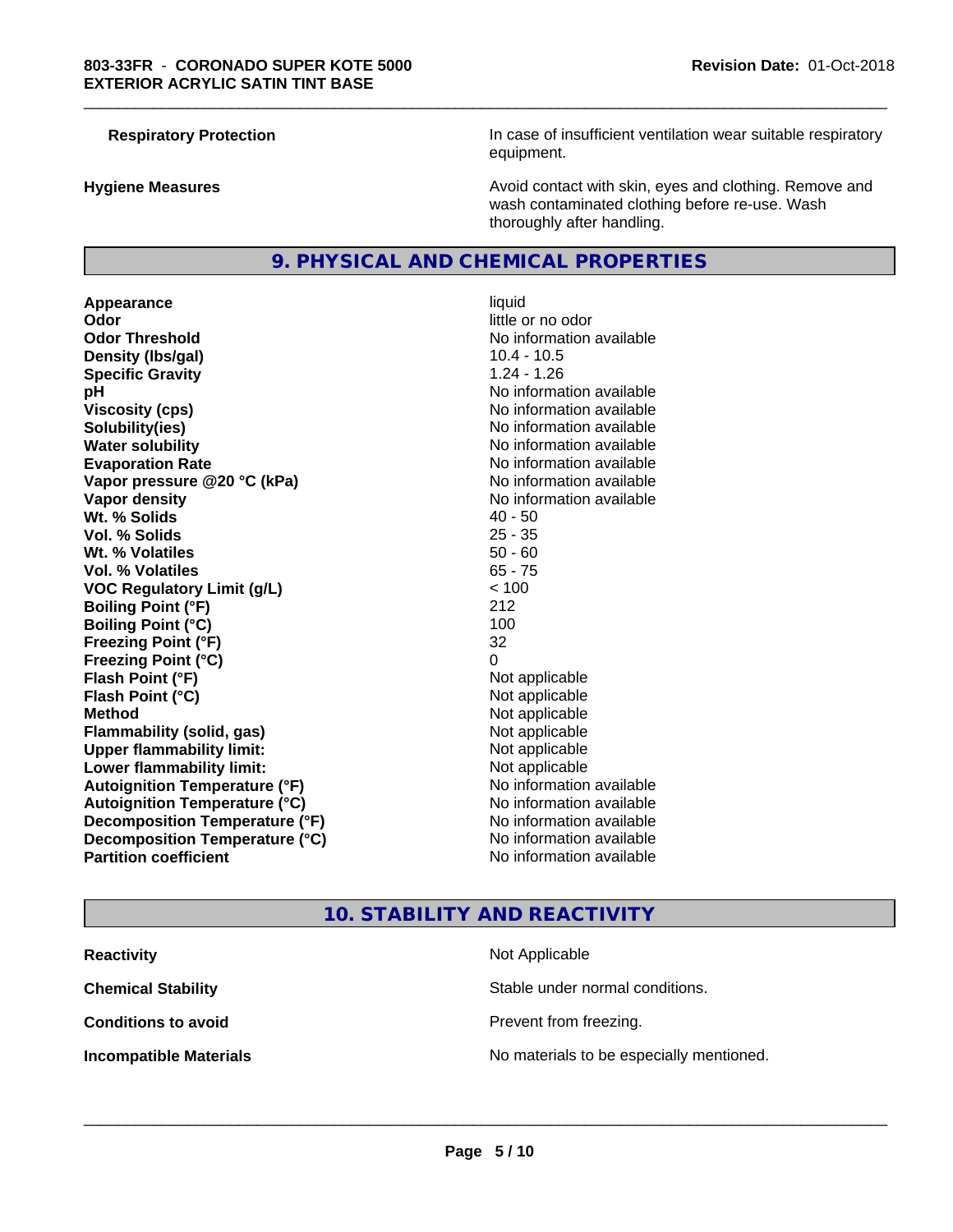### **Hazardous Decomposition Products** None under normal use.

\_\_\_\_\_\_\_\_\_\_\_\_\_\_\_\_\_\_\_\_\_\_\_\_\_\_\_\_\_\_\_\_\_\_\_\_\_\_\_\_\_\_\_\_\_\_\_\_\_\_\_\_\_\_\_\_\_\_\_\_\_\_\_\_\_\_\_\_\_\_\_\_\_\_\_\_\_\_\_\_\_\_\_\_\_\_\_\_\_\_\_\_\_

**Possibility of hazardous reactions** None under normal conditions of use.

### **11. TOXICOLOGICAL INFORMATION**

### **Product Information Information on likely routes of exposure**

**Principal Routes of Exposure Exposure** Eye contact, skin contact and inhalation.

**Acute Toxicity** 

**Product Information No information No information** available

### **Symptoms related to the physical,chemical and toxicological characteristics**

**Symptoms** No information available

### **Delayed and immediate effects as well as chronic effects from short and long-term exposure**

**Sensitization**<br> **No** information available.<br> **No** information available.<br>
No information available. **Neurological Effects Mutagenic Effects Mutagenic Effects No information available. Reproductive Effects**<br> **Reproductive Effects**<br> **Developmental Effects**<br> **No information available. Developmental Effects No information available.**<br> **Target organ effects No information available. Target organ effects STOT -** single exposure<br> **STOT -** repeated exposure<br>
No information available **STOT** - repeated exposure **Other adverse effects** No information available. **Aspiration Hazard No information available.** No information available.

**Eye contact** May cause slight irritation **Skin contact** Substance may cause slight skin irritation. Prolonged or repeated contact may dry skin and cause irritation. **Inhalation** May cause irritation of respiratory tract. **Ingestion Ingestion Ingestion may cause gastrointestinal irritation, nausea,** vomiting and diarrhea.

**Numerical measures of toxicity**

**The following values are calculated based on chapter 3.1 of the GHS document**

| ATEmix (oral)          | 47463 mg/kg |
|------------------------|-------------|
| <b>ATEmix (dermal)</b> | 725786      |

### **Component Information**

Titanium dioxide LD50 Oral: > 10000 mg/kg (Rat) Kaolin LD50 Oral: > 5000 mg/kg (Rat) Zinc oxide LD50 Oral: 5000 mg/kg (Rat)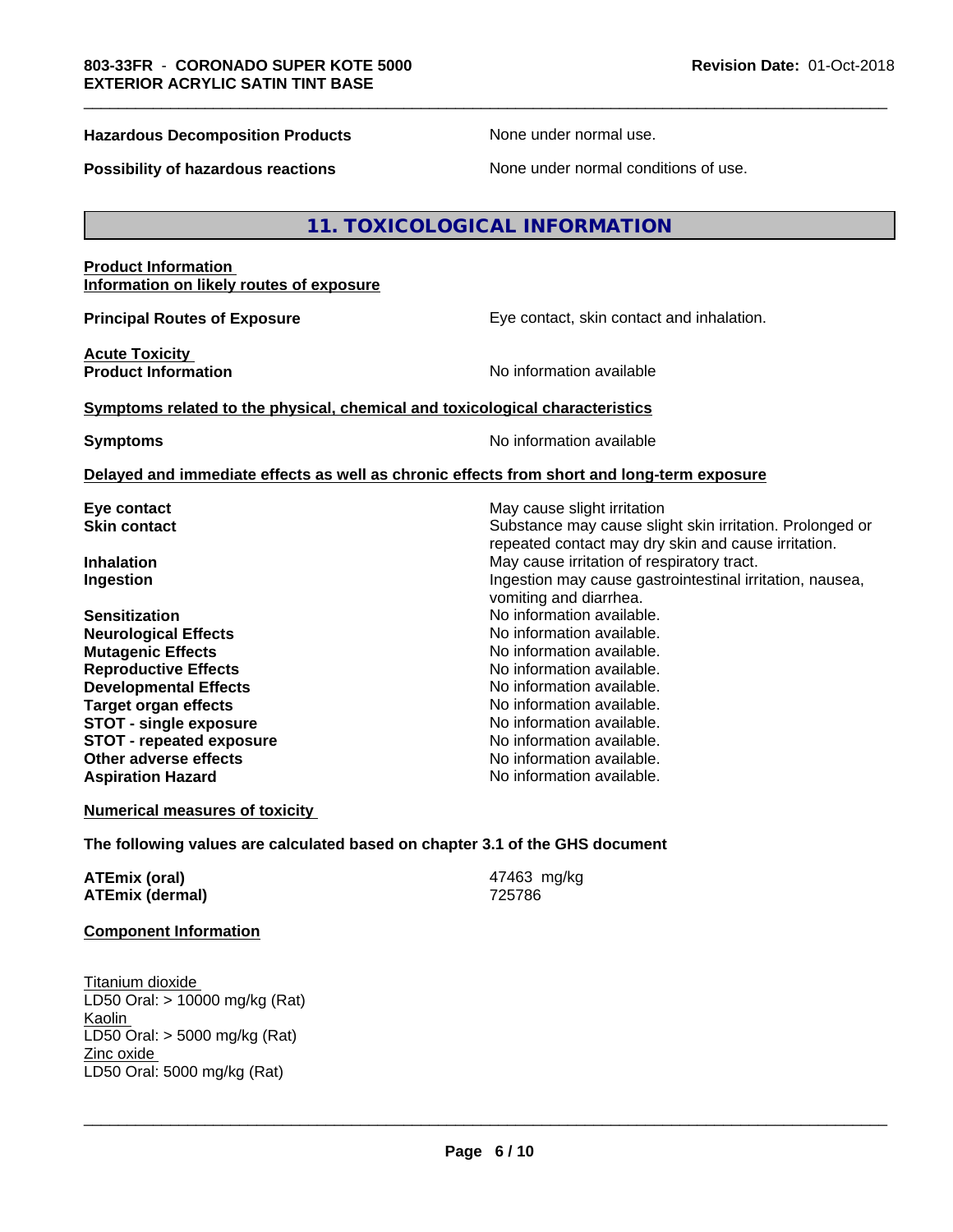LC50 Inhalation (Dust):  $> 5700$  mg/m<sup>3</sup> (Rat, 4 hr.) Propylene glycol LD50 Oral: 20000 mg/kg (Rat) LD50 Dermal: 20800 mg/kg (Rabbit) Urea, N-(3,4-dichlorophenyl)-N,N-dimethyl- LD50 Oral: 1017 mg/kg (Rat) LD50 Dermal: > 5000 mg/kg (Rat)

### **Chronic Toxicity**

### **Carcinogenicity**

*The information below indicateswhether each agency has listed any ingredient as a carcinogen:.*

| <b>Chemical name</b> | <b>IARC</b>                     | <b>NTP</b> |
|----------------------|---------------------------------|------------|
|                      | 2B<br>Possible Human Carcinogen |            |
| Titanium<br>dioxide  |                                 |            |

\_\_\_\_\_\_\_\_\_\_\_\_\_\_\_\_\_\_\_\_\_\_\_\_\_\_\_\_\_\_\_\_\_\_\_\_\_\_\_\_\_\_\_\_\_\_\_\_\_\_\_\_\_\_\_\_\_\_\_\_\_\_\_\_\_\_\_\_\_\_\_\_\_\_\_\_\_\_\_\_\_\_\_\_\_\_\_\_\_\_\_\_\_

• Although IARC has classified titanium dioxide as possibly carcinogenic to humans (2B), their summary concludes: "No significant exposure to titanium dioxide is thought to occur during the use of products in which titanium dioxide is bound to other materials, such as paint."

### **Legend**

IARC - International Agency for Research on Cancer NTP - National Toxicity Program OSHA - Occupational Safety & Health Administration

**12. ECOLOGICAL INFORMATION**

### **Ecotoxicity Effects**

The environmental impact of this product has not been fully investigated.

### **Product Information**

### **Acute Toxicity to Fish**

No information available

### **Acute Toxicity to Aquatic Invertebrates**

No information available

### **Acute Toxicity to Aquatic Plants**

No information available

### **Persistence / Degradability**

No information available.

### **Bioaccumulation**

There is no data for this product.

### **Mobility in Environmental Media**

No information available.

### **Ozone**

No information available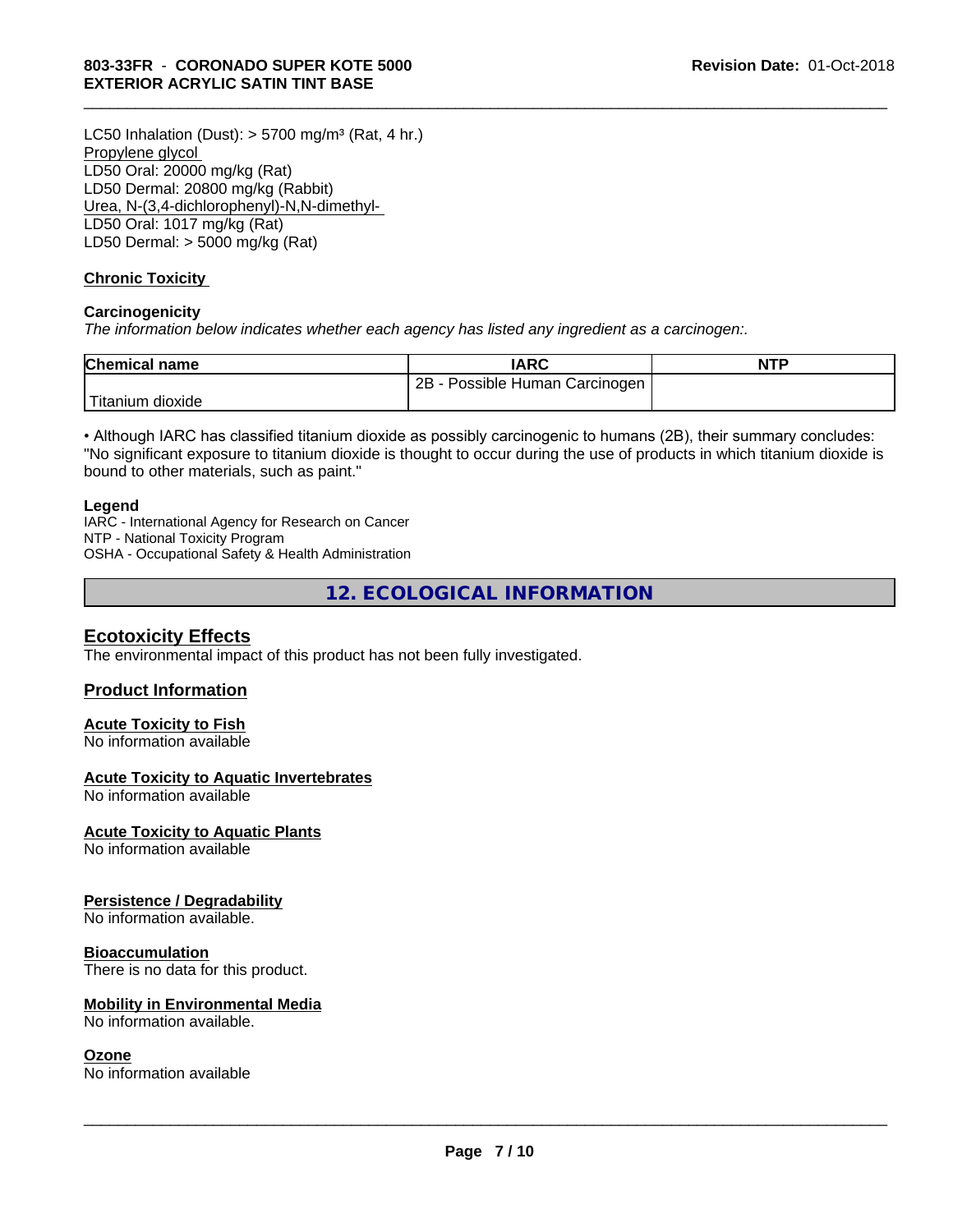### **Component Information**

### **Acute Toxicity to Fish**

Titanium dioxide  $LC50:$  > 1000 mg/L (Fathead Minnow - 96 hr.) Propylene glycol LC50: 710 mg/L (Fathead Minnow - 96 hr.) Urea, N-(3,4-dichlorophenyl)-N,N-dimethyl- LC50: 3.5 mg/L (Rainbow Trout - 96 hr.)

### **Acute Toxicity to Aquatic Invertebrates**

Propylene glycol EC50: > 10000 mg/L (Daphnia magna - 24 hr.)

### **Acute Toxicity to Aquatic Plants**

No information available

### **13. DISPOSAL CONSIDERATIONS**

**Waste Disposal Method Dispose of in accordance with federal, state, provincial,** and local regulations. Local requirements may vary, consult your sanitation department or state-designated environmental protection agency for more disposal options.

**14. TRANSPORT INFORMATION**

**TDG** Not regulated

\_\_\_\_\_\_\_\_\_\_\_\_\_\_\_\_\_\_\_\_\_\_\_\_\_\_\_\_\_\_\_\_\_\_\_\_\_\_\_\_\_\_\_\_\_\_\_\_\_\_\_\_\_\_\_\_\_\_\_\_\_\_\_\_\_\_\_\_\_\_\_\_\_\_\_\_\_\_\_\_\_\_\_\_\_\_\_\_\_\_\_\_\_

**ICAO / IATA** Not regulated

**IMDG / IMO** Not regulated

 $\overline{\phantom{a}}$  ,  $\overline{\phantom{a}}$  ,  $\overline{\phantom{a}}$  ,  $\overline{\phantom{a}}$  ,  $\overline{\phantom{a}}$  ,  $\overline{\phantom{a}}$  ,  $\overline{\phantom{a}}$  ,  $\overline{\phantom{a}}$  ,  $\overline{\phantom{a}}$  ,  $\overline{\phantom{a}}$  ,  $\overline{\phantom{a}}$  ,  $\overline{\phantom{a}}$  ,  $\overline{\phantom{a}}$  ,  $\overline{\phantom{a}}$  ,  $\overline{\phantom{a}}$  ,  $\overline{\phantom{a}}$ 

# **15. REGULATORY INFORMATION**

### **International Inventories**

| <b>TSCA: United States</b> | Yes - All components are listed or exempt. |
|----------------------------|--------------------------------------------|
| <b>DSL: Canada</b>         | Yes - All components are listed or exempt. |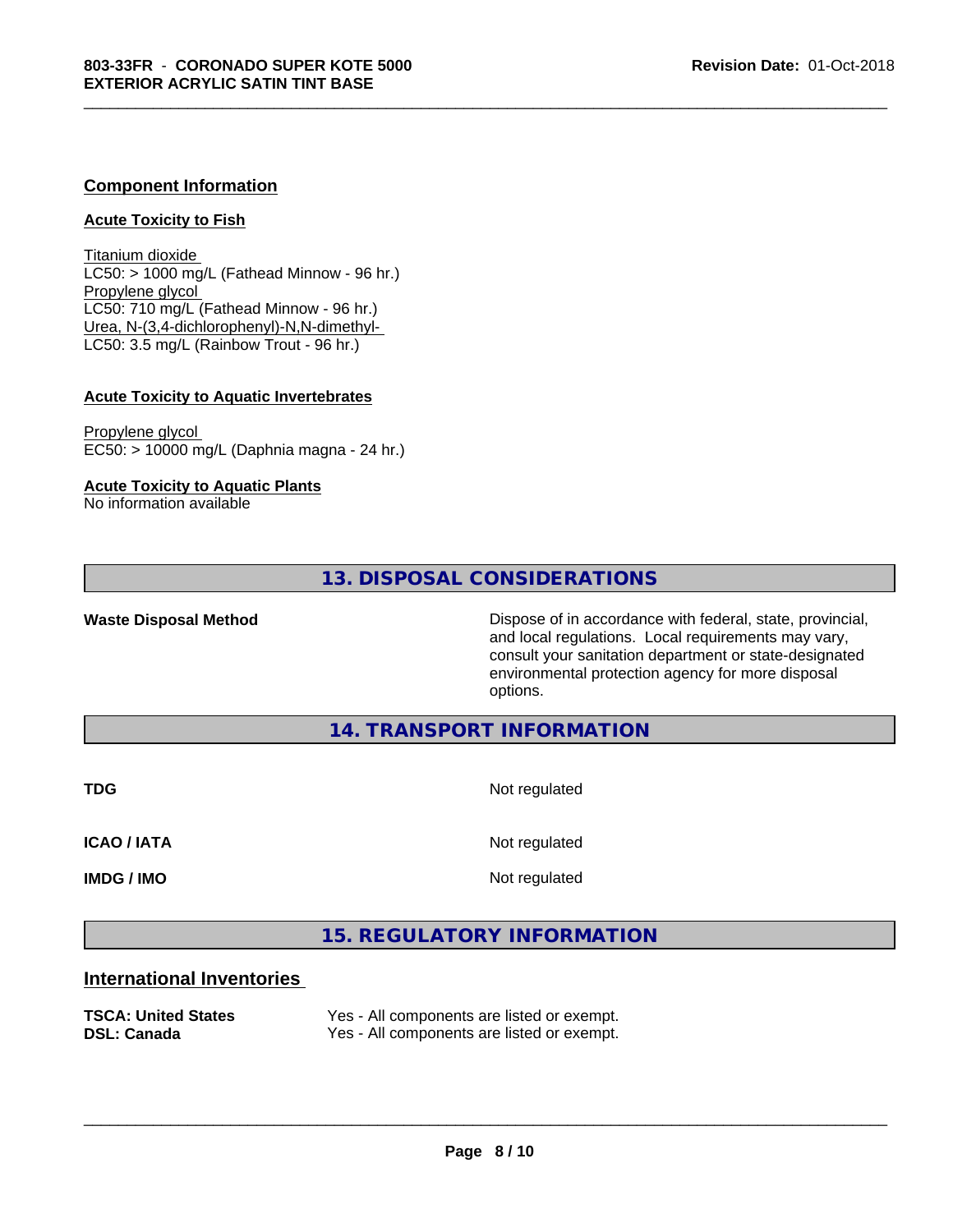# **National Pollutant Release Inventory (NPRI)**

### **NPRI Parts 1- 4**

This product contains the following Parts 1-4 NPRI chemicals:

*None*

### **NPRI Part 5**

This product contains the following NPRI Part 5 Chemicals:

*None*

### **WHMIS Regulatory Status**

This product has been classified in accordance with the hazard criteria of the Hazardous Products Regulations (HPR) and the SDS contains all the information required by the HPR.

\_\_\_\_\_\_\_\_\_\_\_\_\_\_\_\_\_\_\_\_\_\_\_\_\_\_\_\_\_\_\_\_\_\_\_\_\_\_\_\_\_\_\_\_\_\_\_\_\_\_\_\_\_\_\_\_\_\_\_\_\_\_\_\_\_\_\_\_\_\_\_\_\_\_\_\_\_\_\_\_\_\_\_\_\_\_\_\_\_\_\_\_\_

| 16. OTHER INFORMATION                                                                                                                                 |                                                    |                                                                            |                      |                                                                                                                                               |
|-------------------------------------------------------------------------------------------------------------------------------------------------------|----------------------------------------------------|----------------------------------------------------------------------------|----------------------|-----------------------------------------------------------------------------------------------------------------------------------------------|
| HMIS -                                                                                                                                                | Health: $1*$                                       | <b>Flammability: 0</b>                                                     | <b>Reactivity: 0</b> | $PPE: -$                                                                                                                                      |
| <b>HMIS Legend</b><br>0 - Minimal Hazard<br>1 - Slight Hazard<br>2 - Moderate Hazard<br>3 - Serious Hazard<br>4 - Severe Hazard<br>* - Chronic Hazard | present under the actual normal conditions of use. | X - Consult your supervisor or S.O.P. for "Special" handling instructions. |                      | Note: The PPE rating has intentionally been left blank. Choose appropriate PPE that will protect employees from the hazards the material will |

*Caution: HMISÒ ratings are based on a 0-4 rating scale, with 0 representing minimal hazards or risks, and 4 representing significant hazards or risks. Although HMISÒ ratings are not required on MSDSs under 29 CFR 1910.1200, the preparer, has chosen to provide them. HMISÒ ratings are to be used only in conjunction with a fully implemented HMISÒ program by workers who have received appropriate HMISÒ training. HMISÒ is a registered trade and service mark of the NPCA. HMISÒ materials may be purchased exclusively from J. J. Keller (800) 327-6868.*

 **WARNING!** If you scrape, sand, or remove old paint, you may release lead dust. LEAD IS TOXIC. EXPOSURE TO LEAD DUST CAN CAUSE SERIOUS ILLNESS, SUCH AS BRAIN DAMAGE, ESPECIALLY IN CHILDREN. PREGNANT WOMEN SHOULD ALSO AVOID EXPOSURE.Wear a NIOSH approved respirator to control lead exposure. Clean up carefully with a HEPA vacuum and a wet mop. Before you start, find out how to protect yourself and your family by logging onto Health Canada @

http://www.hc-sc.gc.ca/ewh-semt/contaminants/lead-plomb/asked\_questions-questions\_posees-eng.php.

| <b>Prepared By</b>         | <b>Product Stewardship Department</b><br>Benjamin Moore & Co.<br>101 Paragon Drive<br>Montvale, NJ 07645<br>800-225-5554 |
|----------------------------|--------------------------------------------------------------------------------------------------------------------------|
| <b>Revision Date:</b>      | 01-Oct-2018                                                                                                              |
| <b>Reason for revision</b> | Not available                                                                                                            |